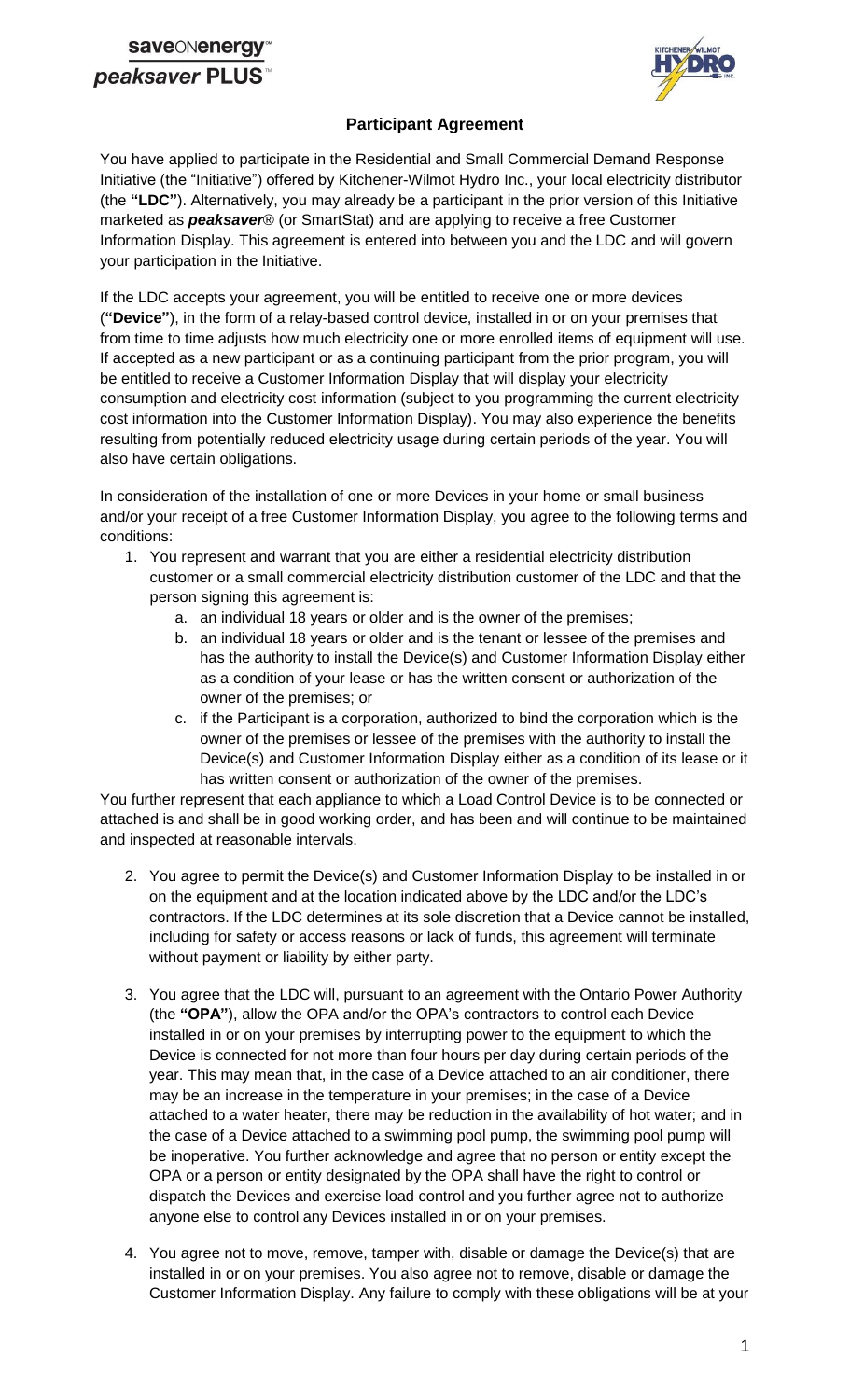

sole risk for any damage that may result including damage to the equipment or your premises or injury to any person.

- 5. You agree to allow a representative of your LDC to have reasonable access to your premises in order to inspect, test, repair, replace and service the Devices and Customer Information Display as the LDC deems necessary.
- 6. You may submit a request in writing or by telephone to the LDC to terminate your participation in the Initiative and have the Device(s) cease operation. The LDC will comply with such request within at least ten (10) business days.
- 7. On two days advance notice, you may request by phone, in writing or by internet (if available) to the LDC that the electricity use of your equipment not be adjusted for a period not to exceed 48 hours. You may make this opt-out request no more than twice per year.
- 8. You agree and acknowledge that: (i) the LDC's contractor is independent of the LDC and that the LDC makes no representation, warranty, endorsement or recommendation of any kind with regard to the "Initiative"; (ii) the LDC does not guarantee energy cost savings or other benefits arising from this Initiative; (iii) the Customer Information Display may not display real time consumption and costing information; and (iv) neither the LDC, the OPA, nor their respective successors, assignors, affiliates, employees, agents, officers, directors, service providers and such affiliates, respective officers, directors or employees or any of their heirs, successors or assigns (collectively, the **"Initiative Operators**") will be liable for any loss, damage or injury to persons or property, including without limitation any economic loss, loss of good will, loss of profit or any direct, indirect, special or consequential damages, and any costs or losses, expenses, fees, liabilities, allegations, causes of action, suits, proceedings, debts, penalties and demands arising therefrom or connected therewith of any nature or kind whatsoever arising from or related to the installation of the Device(s) or Customer Information Display, or the interruption of power to any equipment to which a Device is connected, the Initiative or any matter related to this agreement, including, without limitation, any acts or omissions of any Initiative Operator and you hereby release the Initiative Operators of, from and against any and all of the foregoing. You agree to indemnify the Initiative Operators if you or any member of your family, customer, occupant or guest seeks damages against any of them for any reason that is connected with this agreement, the Device(s) or Customer Information Display. The maximum liability of the Initiative Operators for any matter, claim or damage in connection with this agreement, the Device(s) or the Customer Information Display is limited to \$250.
- 9. You agree to participate in any follow up surveys, studies, audits, evaluations or verifications conducted by the LDC or the OPA or their agents or service providers in connection with the Initiative. This Section 9 shall survive the termination of this agreement.
- 10. You consent to the collection, use, disclosure and other handling of any information provided by you to the Initiative Operators, including personal information such as your name, address, telephone number, email address and records showing historical energy use and consumption (collectively the foregoing is referred to as "**Participant Information**") by the Initiative Operators for purposes relating to the operation, administration or assessment of the Initiative, and in connection with any reporting activities relating to the Initiative, which such use will include, without limitation: (i) sharing of Participant Information among the Initiative Operators; (ii) use by the Initiative Operators of the Participant Information provided by you to conduct, analyze and report on the results of the Initiative and to conduct surveys and modify the Initiative based on such surveys; and (iii) disclosure to the Ontario Energy Board, the Independent Electricity System Operator, the Ontario Ministry of Energy or the Ontario Environmental Commissioner and/or their respective successors. You hereby acknowledge that the Participant Information may be accessible to third parties under the *Freedom of Information and Protection of Privacy Act (Ontario)* or the *Municipal Freedom of Information and Protection of Privacy Act (Ontario)*. This Section 10 shall survive the termination of this agreement.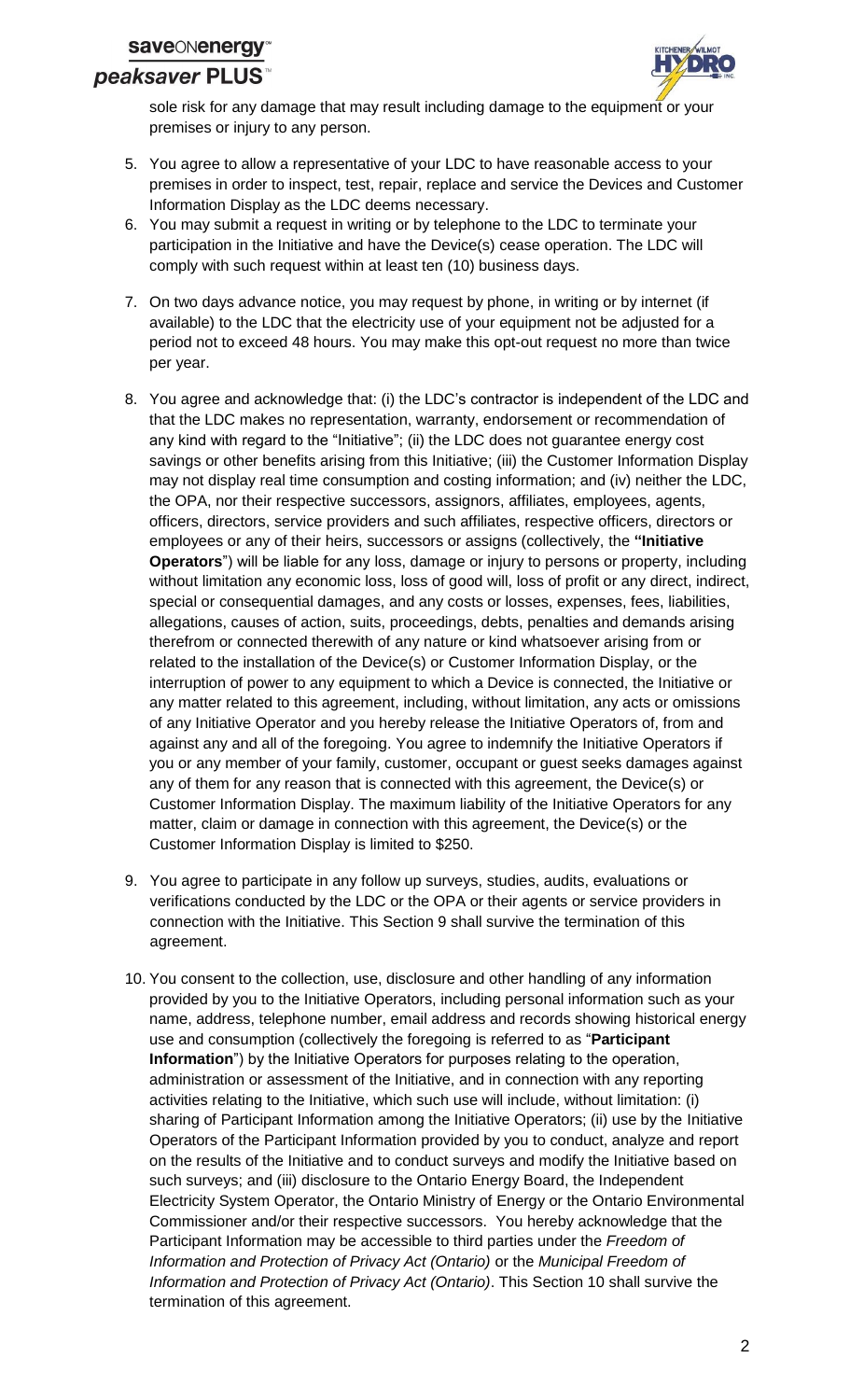## **saveONener** peaksaver PLUS



- 11. You transfer and assign, or to the extent transfer or assignment is not permitted, hold in trust for, or in favour of, the LDC in its capacity as agent for and on behalf of the OPA, and not for the LDC's own benefit, all right, title and interest in and to all benefits or entitlements associated with the electricity savings or demand savings attributable to a Device, and the right to quantify and register these, including without limitation, any energy efficiency certificate, renewable energy certificate, credit, reduction right, offset, allocated pollution right, emission reduction allowance (collectively, the "**Environmental Attributes**"). Until the OPA notifies you otherwise, the LDC, in its capacity as agent, shall be entitled, unilaterally and without your consent, to deal with such Environmental Attributes on behalf of the OPA in any manner the LDC determines. You acknowledge that the OPA may direct you in the same manner as the LDC and that until the OPA notifies you otherwise the LDC may direct you to take such actions and do all such things necessary to certify, obtain, qualify and register with the relevant authorities or agencies such Environmental Attributes for the purpose of transferring, assigning, or holding in trust, such Environmental Attributes to and for the OPA and you shall comply with such directions, and you will be entitled to reimbursement of the cost of complying with such direction, provided that the LDC, acting reasonably, has approved such cost in writing prior to the cost being incurred by you. This Section 11 shall survive the termination of this agreement.
- 12. As between you and the LDC, the LDC does not own nor will it own the Devices or Customer Information Display installed on or in your premises and title to the Devices and the Customer Information Display shall at all times be and remain with you. Nothing in this Agreement or otherwise shall have the effect of passing title to the Devices or Customer Information Display to the LDC.
- 13. You acknowledge and agree that: (i) you have independently assessed the risk of installing Devices or Customer Information Display in or on your premises and you accept such risk; (ii) the Devices and Customer Information Display have been selected and obtained through normal commercial channels, and the LDC makes no representation or warranty, express, implied, statutory or otherwise, including any representation or warranty as to merchantability, design, capabilities, suitability, durability or fitness for use or for a particular purpose, with regard to the Devices and Customer Information Display or any part thereof or the installation thereof or otherwise; (iii) the energy cost savings and other benefits described in connection with the Initiative are based on estimates, and actual results may differ; and (iv) the Devices and Customer Information Display are intended for use only as directed and improper use may result in injury or damage.
- 14. The LDC shall not be in default, and shall not be deemed to be in default, of this agreement by reason of delay or the failure or inability to perform its obligations hereunder where the said delay, failure or inability is due solely to any cause which is unavoidable or beyond the reasonable control of the LDC, including without limitation any act of God or other cause which frustrates the performance of this agreement.
- 15. Subject to earlier termination rights herein, this agreement shall remain in effect for as long as there is an operational Device at your premises or until you move from the premises where a Device is located. In the event a Device cannot be installed at your premises, this agreement shall terminate. If you breach any of your obligations in this contract, the LDC may terminate this agreement. The LDC may terminate this agreement at any time and for any reason by sending you a notice.
- 16. This agreement shall be interpreted under Ontario law. You may not assign this agreement. This agreement may be amended by the LDC with thirty (30) days' notice to you.
- 17. Except as provided in Sections 3, 8, 9, 10, 11 and this Section 17, this agreement is solely for the benefit of:
	- a. the LDC, and its successors and assigns, with respect to your obligations under this agreement, and
	- b. you, and your successors with respect to the obligations of the LDC under this agreement;